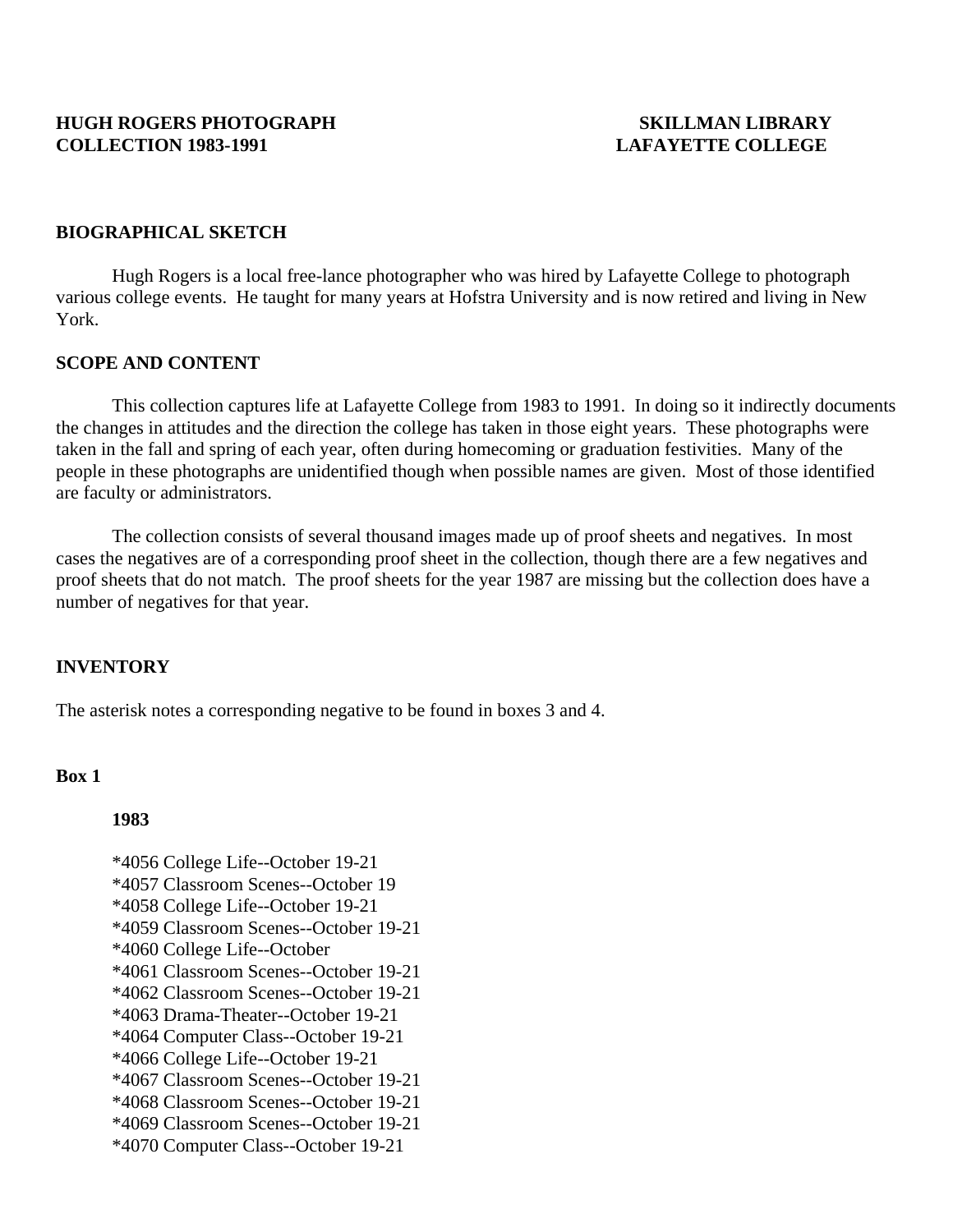# **HUGH ROGERS PHOTOGRAPH SKILLMAN LIBRARY COLLECTION 1983-1991 LAFAYETTE COLLEGE**

 \*4072 Classroom Scenes--October 19-21 \*4073 Student Musical--October 19-21 \*4075 Classroom Scenes--October 19-23 \*4076 Classroom Scenes--October 19-21 \*4077 College Life--October 19-21 \*4078 Campus Buildings/Classroom Scenes--October 19-21 \*4080 College Life--October 19-21 \*4352 Lafayette College--1983

### **1984**

 \*4381 Engineering Class--October \*4382 Classroom Scenes--October \*4383 College Life--October \*4386 Classroom Scenes/College Life--October \*4387 Classroom Scenes/Dining Hall--October \*4389 Henry Kissinger/Bill Simon Visit--October \*4390 Henry Kissinger Visit--October \*4391 Henry Kissinger/Bill Simon--October \*4392 Alumni Choir--October \*4393 Alumni Band--October \*4394 Football/Tailgate--October \*4395 Football--October \*4396 Football--October \*4397 Football--October \*4398 Tailgate Party--October \*4399 Lafayette College--October \*4400 Football--October \*4409 Homecoming--October

## **1985**

 **\***4450 Homecoming--October \*4451 Homecoming--October \*4454 Alumni Band--October \*4457 Alumni Band/Chorus--October \*4459 Classroom Scenes--October \*4462 College Life--October \*4463 Homecoming--October 4464 College Life--October \*4465 College Life--October \*4466 Homecoming--October \*4467 College Life--October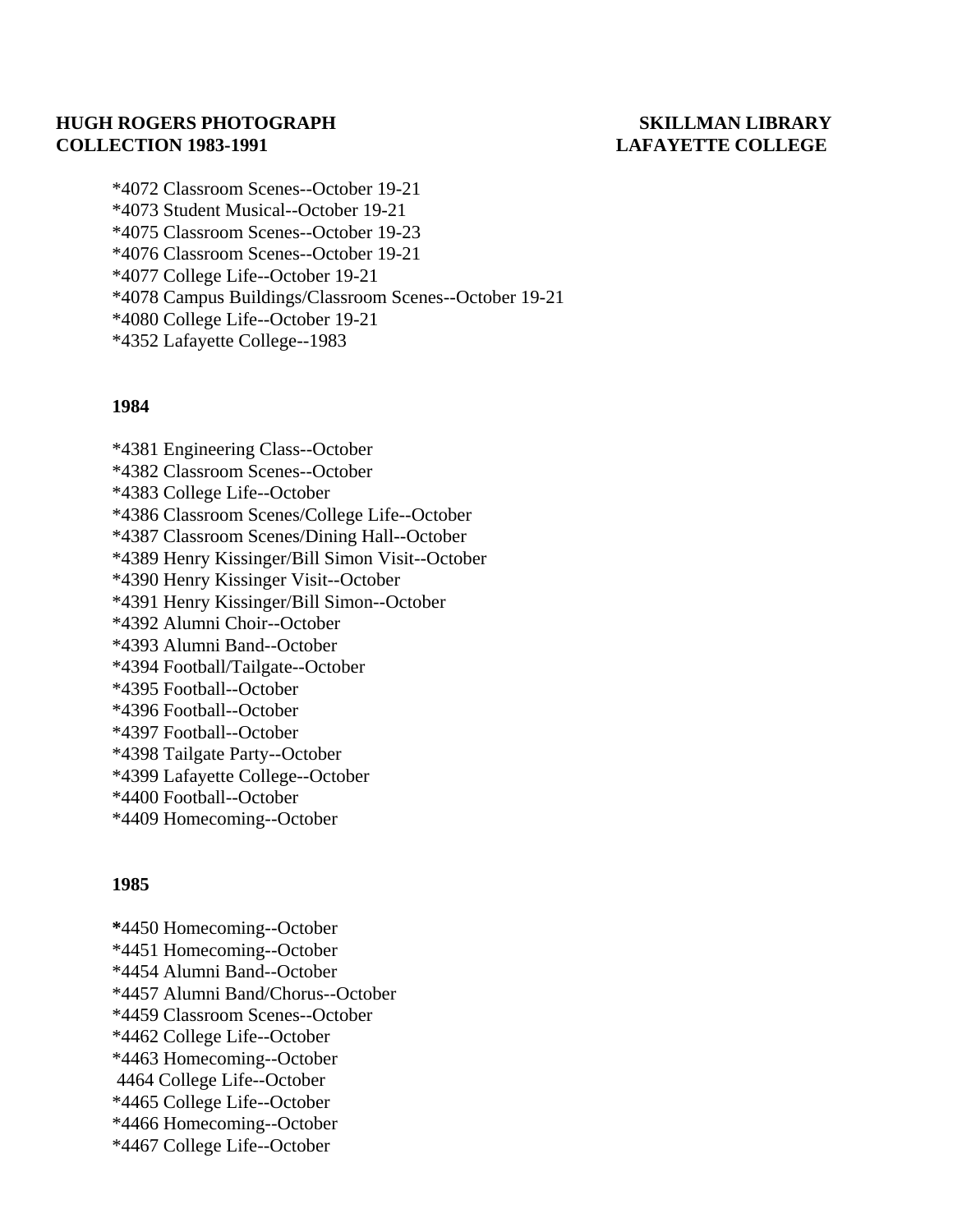## **HUGH ROGERS PHOTOGRAPH SKILLMAN LIBRARY COLLECTION 1983-1991 LAFAYETTE COLLEGE**

### **1986**

 \*4570 Campus Buildings--May \*4572 College Life--May \*4573 College Life--May \*4576 Classroom Scenes--May \*4577 College Life--May \*4578 Classroom Scenes--May \*4581 College Life--November \*4586 Classroom Scenes--November \*4587 Simon Center--November \*4588 College Life--November \*4589 College Life--November \*4590 Campus Scenes--November \*4592 Classroom Scenes--November \*4593 College Life--November \*4596 College at Night/College Band \*4597 Theater Performance--November \*4598 Campus Buildings at Night--November \*4599 Theater Performance--November \*4600 Theater Performance--November \*4601 Theater Performance--November \*4602 College Life--November \*4603 College Life--November

### **1987**

There are no proof sheets for this year but there are negatives that can be found in box 3.

### **1988**

 \*4839 Campus Buildings--September \*4840 Campus Buildings--September \*4844 College Life--September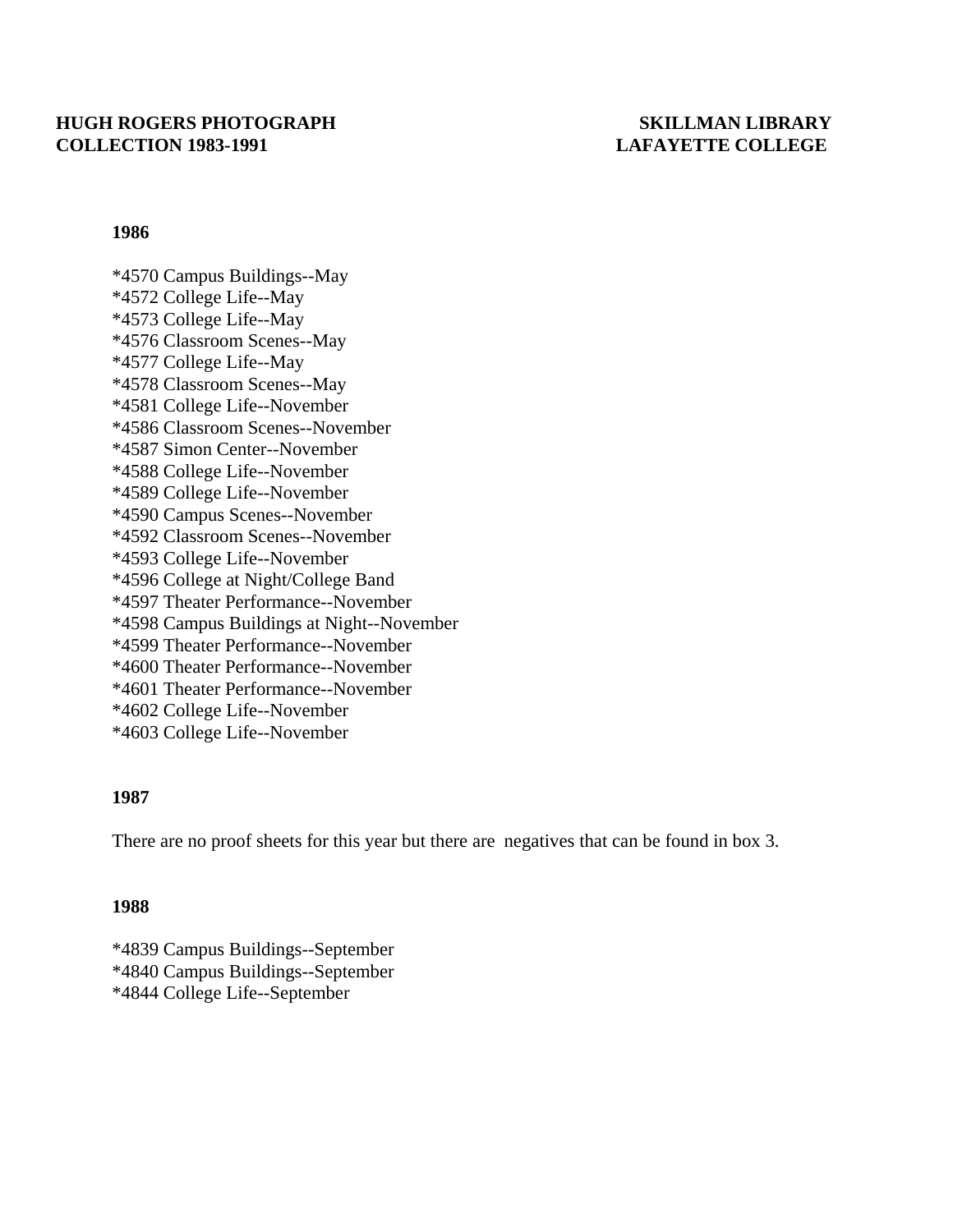## **HUGH ROGERS PHOTOGRAPH SKILLMAN LIBRARY COLLECTION 1983-1991 LAFAYETTE COLLEGE**

## **Box 2**

Proof Sheets

 \*4845 College Life--September \*4846 Classroom Scenes--September \*4847 Classroom Scenes--September \*4848 College Life--September \*4849 College Life--September \*4850 Classroom Scenes--September \*4852 College Life--September \*4853 Classroom Scenes--September \*4854 Classroom Scenes--September \*4855 College Life--September \*4856 Football/Parents Weekend--September \*4857 Parents Weekend--September 4858 George B. Wilson/Hall of Fame--September \*4859 Football/Parents Weekend--September \*4860 Football/Parents Weekend--September \*4861 Parents Weekend--September \*4862 Parents Weekend--September \*4864 College Life--September \*4865 Parents Weekend--September

### **1989**

 \*4906 Campus Buildings--April \*4907 Campus Buildings--April \*4908 Campus Buildings--April \*4909 Campus Buildings--April \*4910 Campus Buildings--April \*4912 Classroom Scenes--April \*4913 Classroom Scenes--April \*4916 Classroom Scenes--April \*4917 Skillman Library/Interior--April \*4918 Classroom Scenes--April \*4919 Classroom Scenes--April \*4920 College Life--April \*4921 Skillman Library--April \*4923 Campus Scenes--April \*4987 College Life--October 18 \*4992 College Life--October 18 4994 College Life--October 18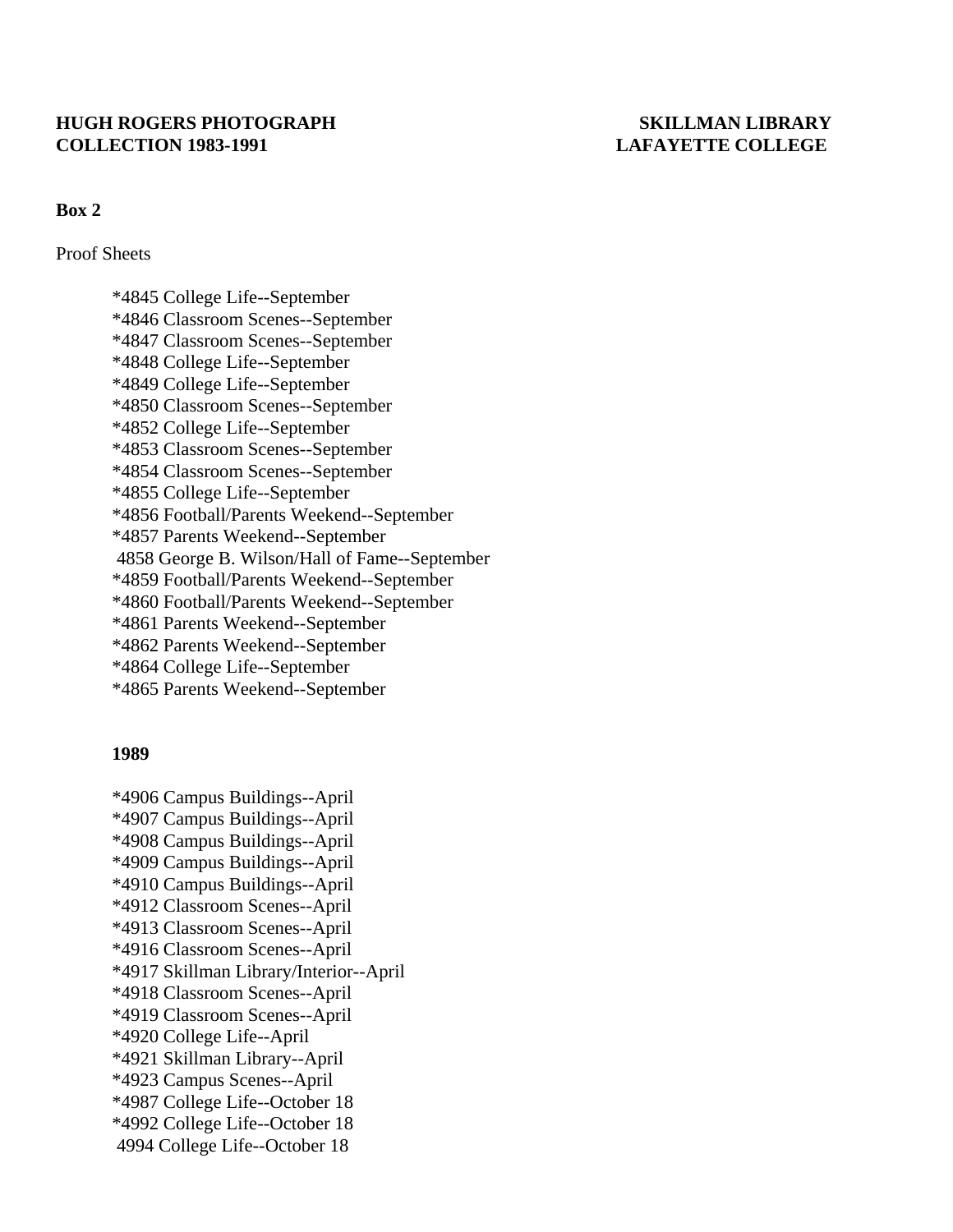## **HUGH ROGERS PHOTOGRAPH SKILLMAN LIBRARY COLLECTION 1983-1991 LAFAYETTE COLLEGE**

 \*4996 Classroom Scenes--October 18 \*4997 Classroom Scenes--October 18 \*4999 Classroom Scenes--October 18

## **1990**

 5060 Classroom Scenes--April \*5061 College Life--April \*5064 Classroom Scenes--April \*5065 College Life--April \*5066 Don Miller/History Dept. \*5067 College Life--April \*5068 Don Miller/History Dept. \*5075 Michael Robertson/English, American Studies Dept. \*5076 Lafayette Promotional \*6026 College Life--October \*6027 Robert Weiner/History Dept. \*6028 Robert Weiner/History Dept. \*6032 Classroom Scenes--October \*6033 College Life--October \*6034 College Life--October \*6035 Susan Basow/Psychology Dept. \*6038 Classroom Scenes--October \*6039 Susan Blake/English Dept. \*6040 Classroom Scenes--October \*6041 College Life--October \*6042 College Life--October \*6043 Susan Blake/English Dept.

## **1991**

- \*6051 Guy Hovis/Geology Dept.
- \*6052 Gillian Cell/Provost and Joseph Sherma/Biology Dept.
- \*6053 Arnold Offner/History Dept.
- \*6054 Gary Evans/Vice President for Dev. and College Rel.
- \*6055 Gillian Cell/Provost
- \*6056 Fred Quivey/V.P. of Bus. Affairs and Joseph Sherma/Bio
- \*6057 Gary Evans/V.P. for Dev. and Col. Rel. and Chris Gray
- \*6058 Fred Quivey/V.P. of Bus. Affairs and Treasurer
- \*6059 Arnold Offner/History Dept. and Chris Gray
- \*6060 College Life--October
- \*6061 Classroom Scenes/Computers--October
- \*6062 College Life--October